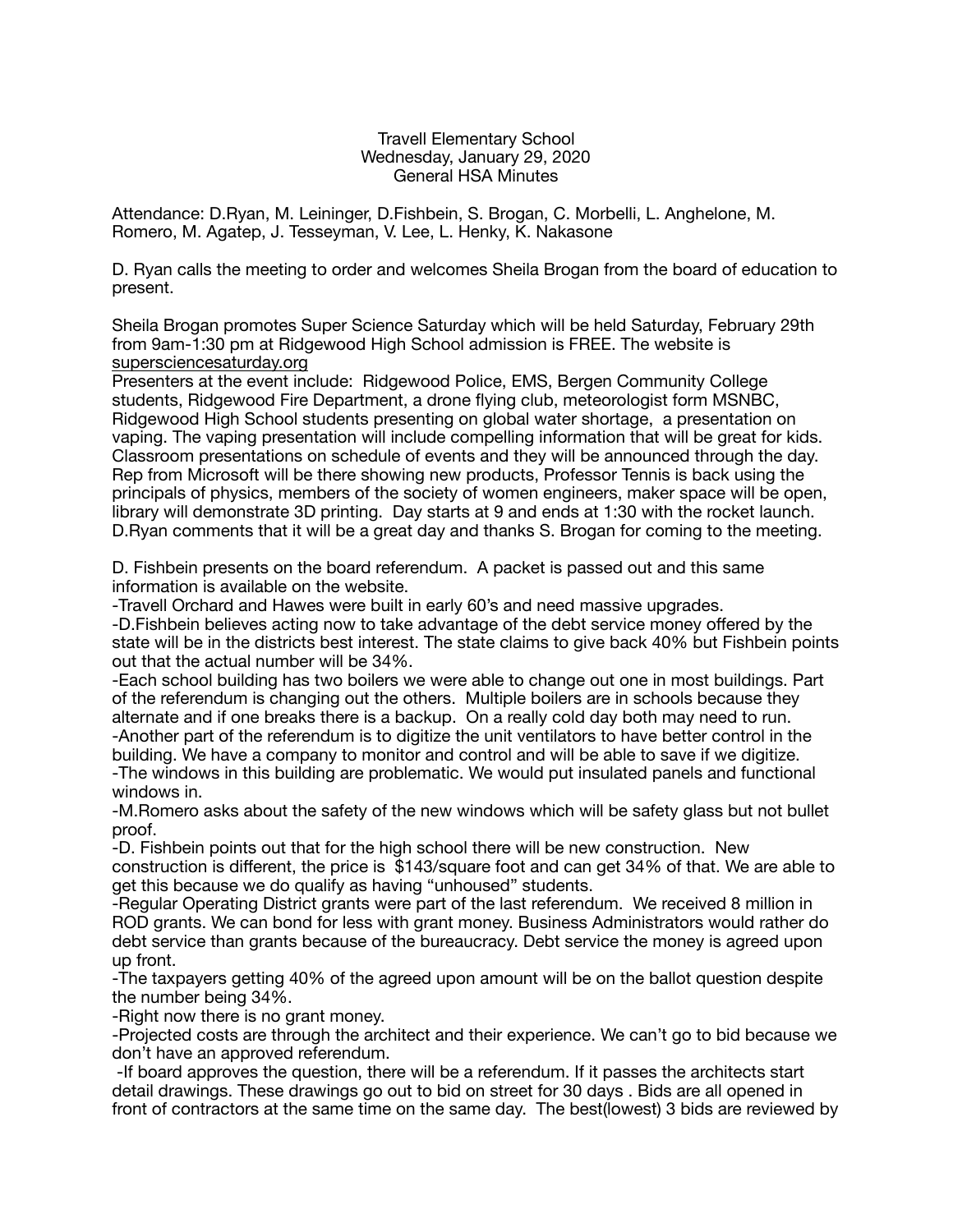the architect and then sent to our attorney. We hire a construction management firm besides the contractor and architect and if there is conflict that management firm will mediate. The management firm will oversee the entire project as the administration and board are not qualified to do so and its too time consuming on top of their other work.

-LAN associates is the architect. EPIC was used last time as construction manager. The board interviews the construction management firms and insists the manager they hire be at the interview and at the job site daily.

-Projected done in Sept 2024 if everything moves ahead.

-Any unspent money goes back and reduces the taxpayer debt. Part of each budget is debt payment.

-In the last referendum we were able to use money left to pay down debt.

-10% contingency put in for soft costs and any unknowns.

-L. Aghelone asks if there is a priority list. Fishbein replies steam and forced hot air are big items. Fishbein reiterates that the debt service aid is significant. We want to be prepared in case of emergencies.

-M. Romero asks how comfortable we are with LAN associates. Fishbein says very comfortable because we used them last time. They are very familiar with our buildings. We spent 100's of thousands of dollars on asbestos abatement and one of the other bidders hadn't even had that in their bid. He believes there will be more asbestos abatement in this project.

-L. Henky wants to know why everyone wasn't invited to Orchard meeting about the Orcahrd field soil. She asks how would Dr. Yankus know if there was a cancer cluster or not? Fishbein says he was referring to students as they attended Orchard not a long term trial.

-Henky asks if we can test every school field? D. Fishbein is not sure that is necessary. Haves was remediated when they did construction. Orchard used to be a coal ash dump. We purchased it in the 1950's. In the late 1990's the DEP did testing and some of the ash was only 5 inches from the surface. The board was asked to make it 18 inches. They brought in clean sand to mix with it. In the past it was considered clean soil. In 2007, the board checked our soil for pesticides and herbicides and there was PAH's in the soil. D. Fishbein is thanked for his time and leaves the meeting.

D. Ryan gives the president's report. The HSA purchased a new tiger's costume. He looks like Tony the Tiger.

-Tickets for Shrek will be sold on Porchlight website and link will be on eNews. Tickets are open to all families.

-Buy Auction tickets now because they will go up in price next week.

-BINGO night is this Friday 7-8pm in the gym.

Dr. L gives the principal report.

-The Instrumental concert was great.

- Spirit day celebrated Ira Travell. We read a book about persistence "What Lou Couldn't do". - The spelling bee on the 4th but if snowing on the 5th of February for those in the Spelling Bee club.

-Kindergarten registration coming up on 4th and 6th after school.

-K report cards go out 2/11

-Tracy and Feuilly are back. Mrs. Elkins is pregnant.

-RPD is coming on 2/5. To talk about internet safety for 4th and 5th graders.

-D.Pfeiffer the new guidance counselor is working with every grade.

-J. Cerbasi is working with all teachers and student's on grammar.

-Football Friday is Friday 1/31, wear your football jerseys.

- Green Travell Initiative being headed by Christine Malloy and Yishane Lee.

-At our last meeting Stacie Poelstra talked about the district and showed a graphic that is everywhere now. And Travell staff will talk about values we hold for education at our next faculty meeting.